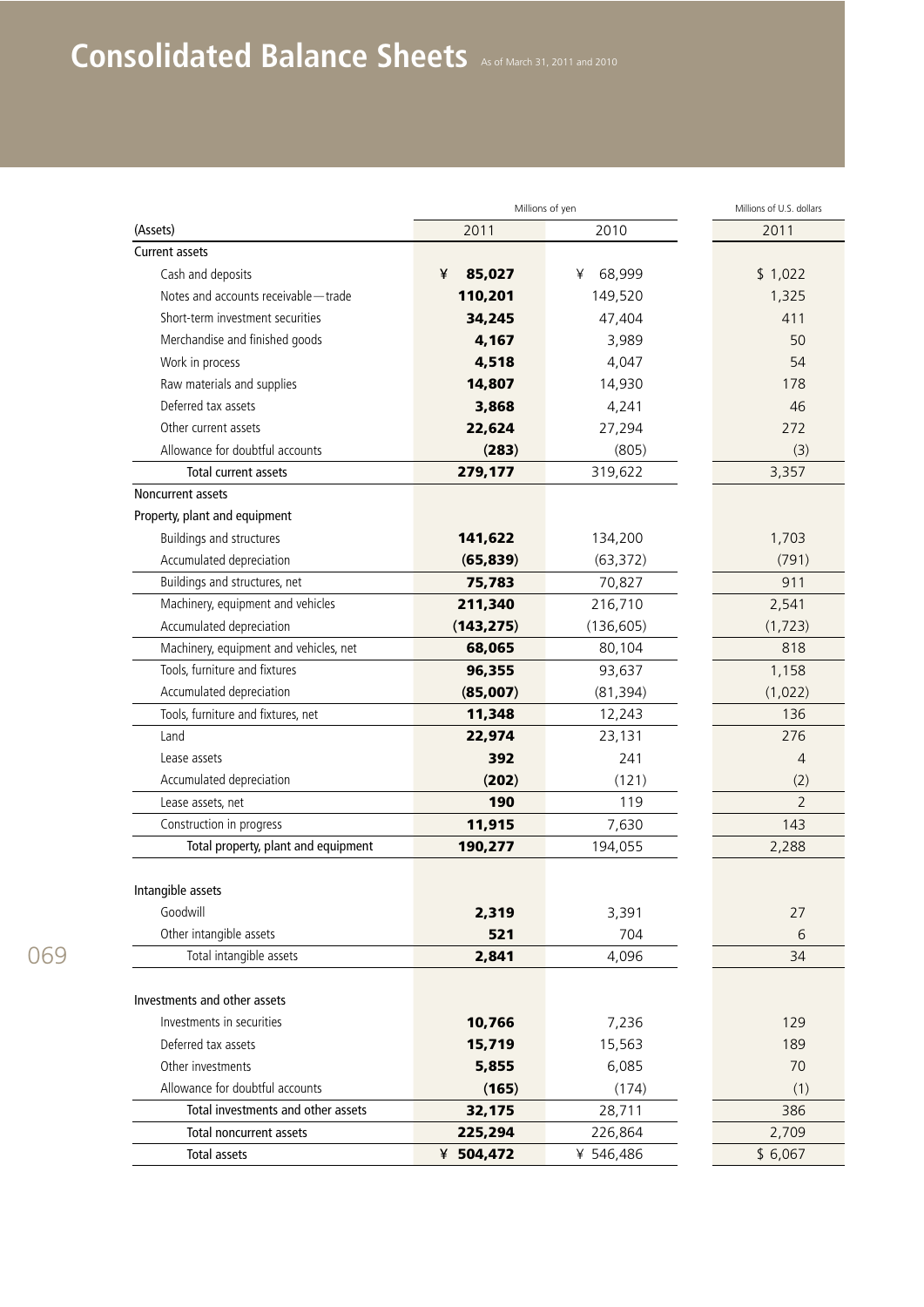|                                                                        | Millions of yen | Millions of U.S. dollars |                |
|------------------------------------------------------------------------|-----------------|--------------------------|----------------|
| (Liabilities and net assets)                                           | 2011            | 2010                     | 2011           |
| <b>Current liabilities</b>                                             |                 |                          |                |
| Notes and accounts payable-trade                                       | ¥ 110,225       | ¥ 152,802                | \$1,325        |
| Short-term loans payable                                               | 7,246           | 13,347                   | 87             |
| Current portion of long-term loans payable                             | 11,500          | $\overline{0}$           | 138            |
| Accrued expenses                                                       | 31,723          | 31,850                   | 381            |
| Income taxes payable                                                   | 3,518           | 5,260                    | 42             |
| Provision for product warranties                                       | 1,515           | 1,507                    | 18             |
| Provision for bonuses to directors and corporate auditors              | 233             | 218                      | $\overline{2}$ |
| Asset retirement obligation                                            | 3               |                          | $\overline{0}$ |
| Other current liabilities                                              | 19,316          | 12,690                   | 232            |
| <b>Total current liabilities</b>                                       | 185,282         | 217,677                  | 2,228          |
| Noncurrent liabilities                                                 |                 |                          |                |
| Long-term loans payable                                                | 94,244          | 105,897                  | 1,133          |
| Allowance for employee retirement benefits                             | 23,094          | 22,303                   | 277            |
| Provision for retirement benefits for directors and corporate auditors | 997             | 917                      | 11             |
| Asset retirement obligation                                            | 320             |                          | 3              |
| Other noncurrent liabilities                                           | 3,539           | 3,145                    | 42             |
| <b>Total noncurrent liabilities</b>                                    | 122,196         | 132,263                  | 1,469          |
| <b>Total liabilities</b>                                               | 307,479         | 349,941                  | 3,697          |
| (Net assets)                                                           |                 |                          |                |
| Shareholders' equity                                                   |                 |                          |                |
| Capital stock                                                          | 8,400           | 8,400                    | 101            |
| Capital surplus                                                        | 9,098           | 9,106                    | 109            |
| Retained earnings                                                      | 176,177         | 167,679                  | 2,118          |
| Treasury stock                                                         | (4, 675)        | (3,926)                  | (56)           |
| Total shareholders' equity                                             | 189,001         | 181,260                  | 2,273          |
| Accumulated other comprehensive income                                 |                 |                          |                |
| Net unrealised gains on other securities                               | 657             | 816                      | $\overline{7}$ |
| Foreign currency translation adjustment                                | (24, 594)       | (17, 795)                | (295)          |
| Total accumulated other comprehensive income                           | (23, 936)       | (16, 978)                | (287)          |
| Subscription rights to shares                                          | 872             | 625                      | 10             |
| Minority interests                                                     | 31,055          | 31,637                   | 373            |
| Total net assets                                                       | 196,992         | 196,545                  | 2,369          |
| Total liabilities and net assets                                       | ¥ 504,472       | ¥ 546,486                | \$6,067        |

Facts & Figures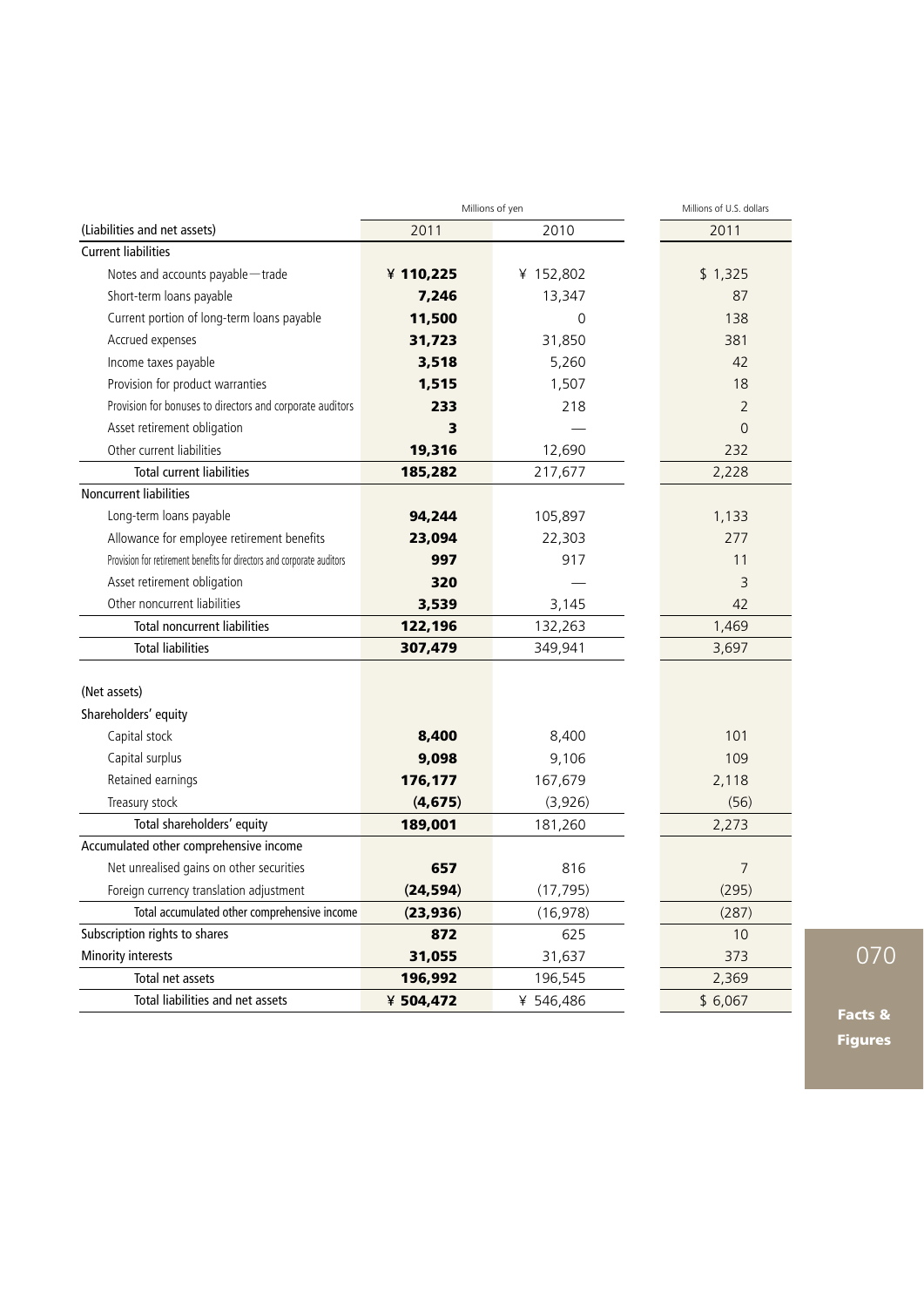## **Consolidated Statements of Income and Consolidated Statements of Comprehensive Income**

Consolidated Statements of Income

| 2011<br>2010<br>2011<br>Net sales<br>¥983,727<br>¥953,729<br>\$11,830<br>Cost of sales<br>895,076<br>880,320<br>10,764<br>88,650<br>73,409<br>1,066<br>Gross profit<br>Selling, general and administrative expenses<br>Transportation and warehousing expenses<br>81<br>6,738<br>6,322<br>Salaries and bonuses<br>18,099<br>217<br>17,504<br>3,357<br>40<br>Welfare expenses<br>2,400<br>Retirement benefit expenses<br>783<br>663<br>$\overline{9}$<br>Provision for bonuses to directors and corporate auditors<br>237<br>$\overline{2}$<br>248<br>381<br>305<br>$\overline{4}$<br>Provision for directors' retirement benefits<br>Taxes and dues<br>1,559<br>1,447<br>18<br>32<br>Depreciation<br>2,720<br>2,904<br>Research and development expenses<br>1,434<br>17<br>1,325<br>13<br>Amortisation of goodwill<br>1,115<br>1,101<br>14,053<br>Other selling, general and administrative expenses<br>15,354<br>184<br>51,793<br>48,265<br>Total selling, general and administrative expenses<br>622<br>Operating income<br>36,856<br>25,143<br>443<br>Non-operating income<br>Interest income<br>1,090<br>930<br>13<br>Dividends income<br>43<br>41<br>$\mathbf 0$<br>776<br>814<br>9<br>Rental income on noncurrent assets<br>1,670<br>20<br>Equity in net earnings of affiliates<br>1,288<br>Gain on valuation of derivatives<br>302<br>129<br>3<br>Other non-operating income<br>4,224<br>2,697<br>50<br>97<br>Total non-operating income<br>8,107<br>5,901<br>Non-operating expenses<br>Interest expenses<br>1,674<br>1,759<br>20<br>514<br>Loss on disposal of noncurrent assets<br>386<br>6<br>1,071<br>Depreciation<br>1,087<br>12<br>Foreign exchange losses<br>3,675<br>44<br>1,538<br>Other non-operating expenses<br>2,001<br>24<br>2,206<br>6,977<br>Total non-operating expenses<br>8,937<br>107<br>433<br>Ordinary income<br>36,027<br>24,067<br><b>Extraordinary loss</b><br>Impairment losses<br>1,091<br>Loss from disaster<br>1,866<br>22<br>3<br>Loss on valuation of investment securities<br>291<br>$\overline{3}$<br>Amount from application of accounting standard for asset retirement obligations<br>254<br>1,091<br>$\overline{29}$<br>2,412<br>Total extraordinary loss<br>22,976<br>Income before income taxes<br>33,615<br>404<br>10,672<br>159<br>13,303<br>Income taxes-current<br>Income taxes-deferred<br>302<br>(2,022)<br>3<br>13,605<br>163<br>Total income taxes<br>8,649<br>Net income before minority interests<br>240<br>20,009<br>Minority interest in net income of subsidiaries<br>7,445<br>102<br>8,542<br>¥<br>6,882<br>\$<br>137<br>¥ $11,466$<br>Net income<br>Consolidated Statements of Comprehensive Income<br>Net income before minority interests<br>20,009<br>¥<br>\$<br>240<br>¥<br>Other comprehensive income<br>Net unrealised gains (losses) on other securities<br>(159)<br>(1)<br>(102)<br>Foreign currency translation adjustments<br>(8,557)<br>Amount corresponding to equity interest in equity method affiliates<br>(511)<br>(6)<br>Total other comprehensive income<br>(9,227)<br>(110)<br>Comprehensive income<br>10,781<br>129<br>(Breakdown)<br>Comprehensive income attributable to parent company shareholders<br>4,509<br>54<br>Comprehensive income attributable to minority shareholders<br>6,272<br>75 | Millions of yen |  | Millions of U.S. dollars |
|-------------------------------------------------------------------------------------------------------------------------------------------------------------------------------------------------------------------------------------------------------------------------------------------------------------------------------------------------------------------------------------------------------------------------------------------------------------------------------------------------------------------------------------------------------------------------------------------------------------------------------------------------------------------------------------------------------------------------------------------------------------------------------------------------------------------------------------------------------------------------------------------------------------------------------------------------------------------------------------------------------------------------------------------------------------------------------------------------------------------------------------------------------------------------------------------------------------------------------------------------------------------------------------------------------------------------------------------------------------------------------------------------------------------------------------------------------------------------------------------------------------------------------------------------------------------------------------------------------------------------------------------------------------------------------------------------------------------------------------------------------------------------------------------------------------------------------------------------------------------------------------------------------------------------------------------------------------------------------------------------------------------------------------------------------------------------------------------------------------------------------------------------------------------------------------------------------------------------------------------------------------------------------------------------------------------------------------------------------------------------------------------------------------------------------------------------------------------------------------------------------------------------------------------------------------------------------------------------------------------------------------------------------------------------------------------------------------------------------------------------------------------------------------------------------------------------------------------------------------------------------------------------------------------------------------------------------------------------------------------------------------------------------------------------------------------------------------------------------------------------------------------------------------------------------------------------------------------------------------------------------------------------------------|-----------------|--|--------------------------|
|                                                                                                                                                                                                                                                                                                                                                                                                                                                                                                                                                                                                                                                                                                                                                                                                                                                                                                                                                                                                                                                                                                                                                                                                                                                                                                                                                                                                                                                                                                                                                                                                                                                                                                                                                                                                                                                                                                                                                                                                                                                                                                                                                                                                                                                                                                                                                                                                                                                                                                                                                                                                                                                                                                                                                                                                                                                                                                                                                                                                                                                                                                                                                                                                                                                                                     |                 |  |                          |
|                                                                                                                                                                                                                                                                                                                                                                                                                                                                                                                                                                                                                                                                                                                                                                                                                                                                                                                                                                                                                                                                                                                                                                                                                                                                                                                                                                                                                                                                                                                                                                                                                                                                                                                                                                                                                                                                                                                                                                                                                                                                                                                                                                                                                                                                                                                                                                                                                                                                                                                                                                                                                                                                                                                                                                                                                                                                                                                                                                                                                                                                                                                                                                                                                                                                                     |                 |  |                          |
|                                                                                                                                                                                                                                                                                                                                                                                                                                                                                                                                                                                                                                                                                                                                                                                                                                                                                                                                                                                                                                                                                                                                                                                                                                                                                                                                                                                                                                                                                                                                                                                                                                                                                                                                                                                                                                                                                                                                                                                                                                                                                                                                                                                                                                                                                                                                                                                                                                                                                                                                                                                                                                                                                                                                                                                                                                                                                                                                                                                                                                                                                                                                                                                                                                                                                     |                 |  |                          |
|                                                                                                                                                                                                                                                                                                                                                                                                                                                                                                                                                                                                                                                                                                                                                                                                                                                                                                                                                                                                                                                                                                                                                                                                                                                                                                                                                                                                                                                                                                                                                                                                                                                                                                                                                                                                                                                                                                                                                                                                                                                                                                                                                                                                                                                                                                                                                                                                                                                                                                                                                                                                                                                                                                                                                                                                                                                                                                                                                                                                                                                                                                                                                                                                                                                                                     |                 |  |                          |
|                                                                                                                                                                                                                                                                                                                                                                                                                                                                                                                                                                                                                                                                                                                                                                                                                                                                                                                                                                                                                                                                                                                                                                                                                                                                                                                                                                                                                                                                                                                                                                                                                                                                                                                                                                                                                                                                                                                                                                                                                                                                                                                                                                                                                                                                                                                                                                                                                                                                                                                                                                                                                                                                                                                                                                                                                                                                                                                                                                                                                                                                                                                                                                                                                                                                                     |                 |  |                          |
|                                                                                                                                                                                                                                                                                                                                                                                                                                                                                                                                                                                                                                                                                                                                                                                                                                                                                                                                                                                                                                                                                                                                                                                                                                                                                                                                                                                                                                                                                                                                                                                                                                                                                                                                                                                                                                                                                                                                                                                                                                                                                                                                                                                                                                                                                                                                                                                                                                                                                                                                                                                                                                                                                                                                                                                                                                                                                                                                                                                                                                                                                                                                                                                                                                                                                     |                 |  |                          |
|                                                                                                                                                                                                                                                                                                                                                                                                                                                                                                                                                                                                                                                                                                                                                                                                                                                                                                                                                                                                                                                                                                                                                                                                                                                                                                                                                                                                                                                                                                                                                                                                                                                                                                                                                                                                                                                                                                                                                                                                                                                                                                                                                                                                                                                                                                                                                                                                                                                                                                                                                                                                                                                                                                                                                                                                                                                                                                                                                                                                                                                                                                                                                                                                                                                                                     |                 |  |                          |
|                                                                                                                                                                                                                                                                                                                                                                                                                                                                                                                                                                                                                                                                                                                                                                                                                                                                                                                                                                                                                                                                                                                                                                                                                                                                                                                                                                                                                                                                                                                                                                                                                                                                                                                                                                                                                                                                                                                                                                                                                                                                                                                                                                                                                                                                                                                                                                                                                                                                                                                                                                                                                                                                                                                                                                                                                                                                                                                                                                                                                                                                                                                                                                                                                                                                                     |                 |  |                          |
|                                                                                                                                                                                                                                                                                                                                                                                                                                                                                                                                                                                                                                                                                                                                                                                                                                                                                                                                                                                                                                                                                                                                                                                                                                                                                                                                                                                                                                                                                                                                                                                                                                                                                                                                                                                                                                                                                                                                                                                                                                                                                                                                                                                                                                                                                                                                                                                                                                                                                                                                                                                                                                                                                                                                                                                                                                                                                                                                                                                                                                                                                                                                                                                                                                                                                     |                 |  |                          |
|                                                                                                                                                                                                                                                                                                                                                                                                                                                                                                                                                                                                                                                                                                                                                                                                                                                                                                                                                                                                                                                                                                                                                                                                                                                                                                                                                                                                                                                                                                                                                                                                                                                                                                                                                                                                                                                                                                                                                                                                                                                                                                                                                                                                                                                                                                                                                                                                                                                                                                                                                                                                                                                                                                                                                                                                                                                                                                                                                                                                                                                                                                                                                                                                                                                                                     |                 |  |                          |
|                                                                                                                                                                                                                                                                                                                                                                                                                                                                                                                                                                                                                                                                                                                                                                                                                                                                                                                                                                                                                                                                                                                                                                                                                                                                                                                                                                                                                                                                                                                                                                                                                                                                                                                                                                                                                                                                                                                                                                                                                                                                                                                                                                                                                                                                                                                                                                                                                                                                                                                                                                                                                                                                                                                                                                                                                                                                                                                                                                                                                                                                                                                                                                                                                                                                                     |                 |  |                          |
|                                                                                                                                                                                                                                                                                                                                                                                                                                                                                                                                                                                                                                                                                                                                                                                                                                                                                                                                                                                                                                                                                                                                                                                                                                                                                                                                                                                                                                                                                                                                                                                                                                                                                                                                                                                                                                                                                                                                                                                                                                                                                                                                                                                                                                                                                                                                                                                                                                                                                                                                                                                                                                                                                                                                                                                                                                                                                                                                                                                                                                                                                                                                                                                                                                                                                     |                 |  |                          |
|                                                                                                                                                                                                                                                                                                                                                                                                                                                                                                                                                                                                                                                                                                                                                                                                                                                                                                                                                                                                                                                                                                                                                                                                                                                                                                                                                                                                                                                                                                                                                                                                                                                                                                                                                                                                                                                                                                                                                                                                                                                                                                                                                                                                                                                                                                                                                                                                                                                                                                                                                                                                                                                                                                                                                                                                                                                                                                                                                                                                                                                                                                                                                                                                                                                                                     |                 |  |                          |
|                                                                                                                                                                                                                                                                                                                                                                                                                                                                                                                                                                                                                                                                                                                                                                                                                                                                                                                                                                                                                                                                                                                                                                                                                                                                                                                                                                                                                                                                                                                                                                                                                                                                                                                                                                                                                                                                                                                                                                                                                                                                                                                                                                                                                                                                                                                                                                                                                                                                                                                                                                                                                                                                                                                                                                                                                                                                                                                                                                                                                                                                                                                                                                                                                                                                                     |                 |  |                          |
|                                                                                                                                                                                                                                                                                                                                                                                                                                                                                                                                                                                                                                                                                                                                                                                                                                                                                                                                                                                                                                                                                                                                                                                                                                                                                                                                                                                                                                                                                                                                                                                                                                                                                                                                                                                                                                                                                                                                                                                                                                                                                                                                                                                                                                                                                                                                                                                                                                                                                                                                                                                                                                                                                                                                                                                                                                                                                                                                                                                                                                                                                                                                                                                                                                                                                     |                 |  |                          |
|                                                                                                                                                                                                                                                                                                                                                                                                                                                                                                                                                                                                                                                                                                                                                                                                                                                                                                                                                                                                                                                                                                                                                                                                                                                                                                                                                                                                                                                                                                                                                                                                                                                                                                                                                                                                                                                                                                                                                                                                                                                                                                                                                                                                                                                                                                                                                                                                                                                                                                                                                                                                                                                                                                                                                                                                                                                                                                                                                                                                                                                                                                                                                                                                                                                                                     |                 |  |                          |
|                                                                                                                                                                                                                                                                                                                                                                                                                                                                                                                                                                                                                                                                                                                                                                                                                                                                                                                                                                                                                                                                                                                                                                                                                                                                                                                                                                                                                                                                                                                                                                                                                                                                                                                                                                                                                                                                                                                                                                                                                                                                                                                                                                                                                                                                                                                                                                                                                                                                                                                                                                                                                                                                                                                                                                                                                                                                                                                                                                                                                                                                                                                                                                                                                                                                                     |                 |  |                          |
|                                                                                                                                                                                                                                                                                                                                                                                                                                                                                                                                                                                                                                                                                                                                                                                                                                                                                                                                                                                                                                                                                                                                                                                                                                                                                                                                                                                                                                                                                                                                                                                                                                                                                                                                                                                                                                                                                                                                                                                                                                                                                                                                                                                                                                                                                                                                                                                                                                                                                                                                                                                                                                                                                                                                                                                                                                                                                                                                                                                                                                                                                                                                                                                                                                                                                     |                 |  |                          |
|                                                                                                                                                                                                                                                                                                                                                                                                                                                                                                                                                                                                                                                                                                                                                                                                                                                                                                                                                                                                                                                                                                                                                                                                                                                                                                                                                                                                                                                                                                                                                                                                                                                                                                                                                                                                                                                                                                                                                                                                                                                                                                                                                                                                                                                                                                                                                                                                                                                                                                                                                                                                                                                                                                                                                                                                                                                                                                                                                                                                                                                                                                                                                                                                                                                                                     |                 |  |                          |
|                                                                                                                                                                                                                                                                                                                                                                                                                                                                                                                                                                                                                                                                                                                                                                                                                                                                                                                                                                                                                                                                                                                                                                                                                                                                                                                                                                                                                                                                                                                                                                                                                                                                                                                                                                                                                                                                                                                                                                                                                                                                                                                                                                                                                                                                                                                                                                                                                                                                                                                                                                                                                                                                                                                                                                                                                                                                                                                                                                                                                                                                                                                                                                                                                                                                                     |                 |  |                          |
|                                                                                                                                                                                                                                                                                                                                                                                                                                                                                                                                                                                                                                                                                                                                                                                                                                                                                                                                                                                                                                                                                                                                                                                                                                                                                                                                                                                                                                                                                                                                                                                                                                                                                                                                                                                                                                                                                                                                                                                                                                                                                                                                                                                                                                                                                                                                                                                                                                                                                                                                                                                                                                                                                                                                                                                                                                                                                                                                                                                                                                                                                                                                                                                                                                                                                     |                 |  |                          |
|                                                                                                                                                                                                                                                                                                                                                                                                                                                                                                                                                                                                                                                                                                                                                                                                                                                                                                                                                                                                                                                                                                                                                                                                                                                                                                                                                                                                                                                                                                                                                                                                                                                                                                                                                                                                                                                                                                                                                                                                                                                                                                                                                                                                                                                                                                                                                                                                                                                                                                                                                                                                                                                                                                                                                                                                                                                                                                                                                                                                                                                                                                                                                                                                                                                                                     |                 |  |                          |
|                                                                                                                                                                                                                                                                                                                                                                                                                                                                                                                                                                                                                                                                                                                                                                                                                                                                                                                                                                                                                                                                                                                                                                                                                                                                                                                                                                                                                                                                                                                                                                                                                                                                                                                                                                                                                                                                                                                                                                                                                                                                                                                                                                                                                                                                                                                                                                                                                                                                                                                                                                                                                                                                                                                                                                                                                                                                                                                                                                                                                                                                                                                                                                                                                                                                                     |                 |  |                          |
|                                                                                                                                                                                                                                                                                                                                                                                                                                                                                                                                                                                                                                                                                                                                                                                                                                                                                                                                                                                                                                                                                                                                                                                                                                                                                                                                                                                                                                                                                                                                                                                                                                                                                                                                                                                                                                                                                                                                                                                                                                                                                                                                                                                                                                                                                                                                                                                                                                                                                                                                                                                                                                                                                                                                                                                                                                                                                                                                                                                                                                                                                                                                                                                                                                                                                     |                 |  |                          |
|                                                                                                                                                                                                                                                                                                                                                                                                                                                                                                                                                                                                                                                                                                                                                                                                                                                                                                                                                                                                                                                                                                                                                                                                                                                                                                                                                                                                                                                                                                                                                                                                                                                                                                                                                                                                                                                                                                                                                                                                                                                                                                                                                                                                                                                                                                                                                                                                                                                                                                                                                                                                                                                                                                                                                                                                                                                                                                                                                                                                                                                                                                                                                                                                                                                                                     |                 |  |                          |
|                                                                                                                                                                                                                                                                                                                                                                                                                                                                                                                                                                                                                                                                                                                                                                                                                                                                                                                                                                                                                                                                                                                                                                                                                                                                                                                                                                                                                                                                                                                                                                                                                                                                                                                                                                                                                                                                                                                                                                                                                                                                                                                                                                                                                                                                                                                                                                                                                                                                                                                                                                                                                                                                                                                                                                                                                                                                                                                                                                                                                                                                                                                                                                                                                                                                                     |                 |  |                          |
|                                                                                                                                                                                                                                                                                                                                                                                                                                                                                                                                                                                                                                                                                                                                                                                                                                                                                                                                                                                                                                                                                                                                                                                                                                                                                                                                                                                                                                                                                                                                                                                                                                                                                                                                                                                                                                                                                                                                                                                                                                                                                                                                                                                                                                                                                                                                                                                                                                                                                                                                                                                                                                                                                                                                                                                                                                                                                                                                                                                                                                                                                                                                                                                                                                                                                     |                 |  |                          |
|                                                                                                                                                                                                                                                                                                                                                                                                                                                                                                                                                                                                                                                                                                                                                                                                                                                                                                                                                                                                                                                                                                                                                                                                                                                                                                                                                                                                                                                                                                                                                                                                                                                                                                                                                                                                                                                                                                                                                                                                                                                                                                                                                                                                                                                                                                                                                                                                                                                                                                                                                                                                                                                                                                                                                                                                                                                                                                                                                                                                                                                                                                                                                                                                                                                                                     |                 |  |                          |
|                                                                                                                                                                                                                                                                                                                                                                                                                                                                                                                                                                                                                                                                                                                                                                                                                                                                                                                                                                                                                                                                                                                                                                                                                                                                                                                                                                                                                                                                                                                                                                                                                                                                                                                                                                                                                                                                                                                                                                                                                                                                                                                                                                                                                                                                                                                                                                                                                                                                                                                                                                                                                                                                                                                                                                                                                                                                                                                                                                                                                                                                                                                                                                                                                                                                                     |                 |  |                          |
|                                                                                                                                                                                                                                                                                                                                                                                                                                                                                                                                                                                                                                                                                                                                                                                                                                                                                                                                                                                                                                                                                                                                                                                                                                                                                                                                                                                                                                                                                                                                                                                                                                                                                                                                                                                                                                                                                                                                                                                                                                                                                                                                                                                                                                                                                                                                                                                                                                                                                                                                                                                                                                                                                                                                                                                                                                                                                                                                                                                                                                                                                                                                                                                                                                                                                     |                 |  |                          |
|                                                                                                                                                                                                                                                                                                                                                                                                                                                                                                                                                                                                                                                                                                                                                                                                                                                                                                                                                                                                                                                                                                                                                                                                                                                                                                                                                                                                                                                                                                                                                                                                                                                                                                                                                                                                                                                                                                                                                                                                                                                                                                                                                                                                                                                                                                                                                                                                                                                                                                                                                                                                                                                                                                                                                                                                                                                                                                                                                                                                                                                                                                                                                                                                                                                                                     |                 |  |                          |
|                                                                                                                                                                                                                                                                                                                                                                                                                                                                                                                                                                                                                                                                                                                                                                                                                                                                                                                                                                                                                                                                                                                                                                                                                                                                                                                                                                                                                                                                                                                                                                                                                                                                                                                                                                                                                                                                                                                                                                                                                                                                                                                                                                                                                                                                                                                                                                                                                                                                                                                                                                                                                                                                                                                                                                                                                                                                                                                                                                                                                                                                                                                                                                                                                                                                                     |                 |  |                          |
|                                                                                                                                                                                                                                                                                                                                                                                                                                                                                                                                                                                                                                                                                                                                                                                                                                                                                                                                                                                                                                                                                                                                                                                                                                                                                                                                                                                                                                                                                                                                                                                                                                                                                                                                                                                                                                                                                                                                                                                                                                                                                                                                                                                                                                                                                                                                                                                                                                                                                                                                                                                                                                                                                                                                                                                                                                                                                                                                                                                                                                                                                                                                                                                                                                                                                     |                 |  |                          |
|                                                                                                                                                                                                                                                                                                                                                                                                                                                                                                                                                                                                                                                                                                                                                                                                                                                                                                                                                                                                                                                                                                                                                                                                                                                                                                                                                                                                                                                                                                                                                                                                                                                                                                                                                                                                                                                                                                                                                                                                                                                                                                                                                                                                                                                                                                                                                                                                                                                                                                                                                                                                                                                                                                                                                                                                                                                                                                                                                                                                                                                                                                                                                                                                                                                                                     |                 |  |                          |
|                                                                                                                                                                                                                                                                                                                                                                                                                                                                                                                                                                                                                                                                                                                                                                                                                                                                                                                                                                                                                                                                                                                                                                                                                                                                                                                                                                                                                                                                                                                                                                                                                                                                                                                                                                                                                                                                                                                                                                                                                                                                                                                                                                                                                                                                                                                                                                                                                                                                                                                                                                                                                                                                                                                                                                                                                                                                                                                                                                                                                                                                                                                                                                                                                                                                                     |                 |  |                          |
|                                                                                                                                                                                                                                                                                                                                                                                                                                                                                                                                                                                                                                                                                                                                                                                                                                                                                                                                                                                                                                                                                                                                                                                                                                                                                                                                                                                                                                                                                                                                                                                                                                                                                                                                                                                                                                                                                                                                                                                                                                                                                                                                                                                                                                                                                                                                                                                                                                                                                                                                                                                                                                                                                                                                                                                                                                                                                                                                                                                                                                                                                                                                                                                                                                                                                     |                 |  |                          |
|                                                                                                                                                                                                                                                                                                                                                                                                                                                                                                                                                                                                                                                                                                                                                                                                                                                                                                                                                                                                                                                                                                                                                                                                                                                                                                                                                                                                                                                                                                                                                                                                                                                                                                                                                                                                                                                                                                                                                                                                                                                                                                                                                                                                                                                                                                                                                                                                                                                                                                                                                                                                                                                                                                                                                                                                                                                                                                                                                                                                                                                                                                                                                                                                                                                                                     |                 |  |                          |
|                                                                                                                                                                                                                                                                                                                                                                                                                                                                                                                                                                                                                                                                                                                                                                                                                                                                                                                                                                                                                                                                                                                                                                                                                                                                                                                                                                                                                                                                                                                                                                                                                                                                                                                                                                                                                                                                                                                                                                                                                                                                                                                                                                                                                                                                                                                                                                                                                                                                                                                                                                                                                                                                                                                                                                                                                                                                                                                                                                                                                                                                                                                                                                                                                                                                                     |                 |  |                          |
|                                                                                                                                                                                                                                                                                                                                                                                                                                                                                                                                                                                                                                                                                                                                                                                                                                                                                                                                                                                                                                                                                                                                                                                                                                                                                                                                                                                                                                                                                                                                                                                                                                                                                                                                                                                                                                                                                                                                                                                                                                                                                                                                                                                                                                                                                                                                                                                                                                                                                                                                                                                                                                                                                                                                                                                                                                                                                                                                                                                                                                                                                                                                                                                                                                                                                     |                 |  |                          |
|                                                                                                                                                                                                                                                                                                                                                                                                                                                                                                                                                                                                                                                                                                                                                                                                                                                                                                                                                                                                                                                                                                                                                                                                                                                                                                                                                                                                                                                                                                                                                                                                                                                                                                                                                                                                                                                                                                                                                                                                                                                                                                                                                                                                                                                                                                                                                                                                                                                                                                                                                                                                                                                                                                                                                                                                                                                                                                                                                                                                                                                                                                                                                                                                                                                                                     |                 |  |                          |
|                                                                                                                                                                                                                                                                                                                                                                                                                                                                                                                                                                                                                                                                                                                                                                                                                                                                                                                                                                                                                                                                                                                                                                                                                                                                                                                                                                                                                                                                                                                                                                                                                                                                                                                                                                                                                                                                                                                                                                                                                                                                                                                                                                                                                                                                                                                                                                                                                                                                                                                                                                                                                                                                                                                                                                                                                                                                                                                                                                                                                                                                                                                                                                                                                                                                                     |                 |  |                          |
|                                                                                                                                                                                                                                                                                                                                                                                                                                                                                                                                                                                                                                                                                                                                                                                                                                                                                                                                                                                                                                                                                                                                                                                                                                                                                                                                                                                                                                                                                                                                                                                                                                                                                                                                                                                                                                                                                                                                                                                                                                                                                                                                                                                                                                                                                                                                                                                                                                                                                                                                                                                                                                                                                                                                                                                                                                                                                                                                                                                                                                                                                                                                                                                                                                                                                     |                 |  |                          |
|                                                                                                                                                                                                                                                                                                                                                                                                                                                                                                                                                                                                                                                                                                                                                                                                                                                                                                                                                                                                                                                                                                                                                                                                                                                                                                                                                                                                                                                                                                                                                                                                                                                                                                                                                                                                                                                                                                                                                                                                                                                                                                                                                                                                                                                                                                                                                                                                                                                                                                                                                                                                                                                                                                                                                                                                                                                                                                                                                                                                                                                                                                                                                                                                                                                                                     |                 |  |                          |
|                                                                                                                                                                                                                                                                                                                                                                                                                                                                                                                                                                                                                                                                                                                                                                                                                                                                                                                                                                                                                                                                                                                                                                                                                                                                                                                                                                                                                                                                                                                                                                                                                                                                                                                                                                                                                                                                                                                                                                                                                                                                                                                                                                                                                                                                                                                                                                                                                                                                                                                                                                                                                                                                                                                                                                                                                                                                                                                                                                                                                                                                                                                                                                                                                                                                                     |                 |  |                          |
|                                                                                                                                                                                                                                                                                                                                                                                                                                                                                                                                                                                                                                                                                                                                                                                                                                                                                                                                                                                                                                                                                                                                                                                                                                                                                                                                                                                                                                                                                                                                                                                                                                                                                                                                                                                                                                                                                                                                                                                                                                                                                                                                                                                                                                                                                                                                                                                                                                                                                                                                                                                                                                                                                                                                                                                                                                                                                                                                                                                                                                                                                                                                                                                                                                                                                     |                 |  |                          |
|                                                                                                                                                                                                                                                                                                                                                                                                                                                                                                                                                                                                                                                                                                                                                                                                                                                                                                                                                                                                                                                                                                                                                                                                                                                                                                                                                                                                                                                                                                                                                                                                                                                                                                                                                                                                                                                                                                                                                                                                                                                                                                                                                                                                                                                                                                                                                                                                                                                                                                                                                                                                                                                                                                                                                                                                                                                                                                                                                                                                                                                                                                                                                                                                                                                                                     |                 |  |                          |
|                                                                                                                                                                                                                                                                                                                                                                                                                                                                                                                                                                                                                                                                                                                                                                                                                                                                                                                                                                                                                                                                                                                                                                                                                                                                                                                                                                                                                                                                                                                                                                                                                                                                                                                                                                                                                                                                                                                                                                                                                                                                                                                                                                                                                                                                                                                                                                                                                                                                                                                                                                                                                                                                                                                                                                                                                                                                                                                                                                                                                                                                                                                                                                                                                                                                                     |                 |  |                          |
|                                                                                                                                                                                                                                                                                                                                                                                                                                                                                                                                                                                                                                                                                                                                                                                                                                                                                                                                                                                                                                                                                                                                                                                                                                                                                                                                                                                                                                                                                                                                                                                                                                                                                                                                                                                                                                                                                                                                                                                                                                                                                                                                                                                                                                                                                                                                                                                                                                                                                                                                                                                                                                                                                                                                                                                                                                                                                                                                                                                                                                                                                                                                                                                                                                                                                     |                 |  |                          |
|                                                                                                                                                                                                                                                                                                                                                                                                                                                                                                                                                                                                                                                                                                                                                                                                                                                                                                                                                                                                                                                                                                                                                                                                                                                                                                                                                                                                                                                                                                                                                                                                                                                                                                                                                                                                                                                                                                                                                                                                                                                                                                                                                                                                                                                                                                                                                                                                                                                                                                                                                                                                                                                                                                                                                                                                                                                                                                                                                                                                                                                                                                                                                                                                                                                                                     |                 |  |                          |
|                                                                                                                                                                                                                                                                                                                                                                                                                                                                                                                                                                                                                                                                                                                                                                                                                                                                                                                                                                                                                                                                                                                                                                                                                                                                                                                                                                                                                                                                                                                                                                                                                                                                                                                                                                                                                                                                                                                                                                                                                                                                                                                                                                                                                                                                                                                                                                                                                                                                                                                                                                                                                                                                                                                                                                                                                                                                                                                                                                                                                                                                                                                                                                                                                                                                                     |                 |  |                          |
|                                                                                                                                                                                                                                                                                                                                                                                                                                                                                                                                                                                                                                                                                                                                                                                                                                                                                                                                                                                                                                                                                                                                                                                                                                                                                                                                                                                                                                                                                                                                                                                                                                                                                                                                                                                                                                                                                                                                                                                                                                                                                                                                                                                                                                                                                                                                                                                                                                                                                                                                                                                                                                                                                                                                                                                                                                                                                                                                                                                                                                                                                                                                                                                                                                                                                     |                 |  |                          |
|                                                                                                                                                                                                                                                                                                                                                                                                                                                                                                                                                                                                                                                                                                                                                                                                                                                                                                                                                                                                                                                                                                                                                                                                                                                                                                                                                                                                                                                                                                                                                                                                                                                                                                                                                                                                                                                                                                                                                                                                                                                                                                                                                                                                                                                                                                                                                                                                                                                                                                                                                                                                                                                                                                                                                                                                                                                                                                                                                                                                                                                                                                                                                                                                                                                                                     |                 |  |                          |
|                                                                                                                                                                                                                                                                                                                                                                                                                                                                                                                                                                                                                                                                                                                                                                                                                                                                                                                                                                                                                                                                                                                                                                                                                                                                                                                                                                                                                                                                                                                                                                                                                                                                                                                                                                                                                                                                                                                                                                                                                                                                                                                                                                                                                                                                                                                                                                                                                                                                                                                                                                                                                                                                                                                                                                                                                                                                                                                                                                                                                                                                                                                                                                                                                                                                                     |                 |  |                          |
|                                                                                                                                                                                                                                                                                                                                                                                                                                                                                                                                                                                                                                                                                                                                                                                                                                                                                                                                                                                                                                                                                                                                                                                                                                                                                                                                                                                                                                                                                                                                                                                                                                                                                                                                                                                                                                                                                                                                                                                                                                                                                                                                                                                                                                                                                                                                                                                                                                                                                                                                                                                                                                                                                                                                                                                                                                                                                                                                                                                                                                                                                                                                                                                                                                                                                     |                 |  |                          |
|                                                                                                                                                                                                                                                                                                                                                                                                                                                                                                                                                                                                                                                                                                                                                                                                                                                                                                                                                                                                                                                                                                                                                                                                                                                                                                                                                                                                                                                                                                                                                                                                                                                                                                                                                                                                                                                                                                                                                                                                                                                                                                                                                                                                                                                                                                                                                                                                                                                                                                                                                                                                                                                                                                                                                                                                                                                                                                                                                                                                                                                                                                                                                                                                                                                                                     |                 |  |                          |
|                                                                                                                                                                                                                                                                                                                                                                                                                                                                                                                                                                                                                                                                                                                                                                                                                                                                                                                                                                                                                                                                                                                                                                                                                                                                                                                                                                                                                                                                                                                                                                                                                                                                                                                                                                                                                                                                                                                                                                                                                                                                                                                                                                                                                                                                                                                                                                                                                                                                                                                                                                                                                                                                                                                                                                                                                                                                                                                                                                                                                                                                                                                                                                                                                                                                                     |                 |  |                          |
|                                                                                                                                                                                                                                                                                                                                                                                                                                                                                                                                                                                                                                                                                                                                                                                                                                                                                                                                                                                                                                                                                                                                                                                                                                                                                                                                                                                                                                                                                                                                                                                                                                                                                                                                                                                                                                                                                                                                                                                                                                                                                                                                                                                                                                                                                                                                                                                                                                                                                                                                                                                                                                                                                                                                                                                                                                                                                                                                                                                                                                                                                                                                                                                                                                                                                     |                 |  |                          |
|                                                                                                                                                                                                                                                                                                                                                                                                                                                                                                                                                                                                                                                                                                                                                                                                                                                                                                                                                                                                                                                                                                                                                                                                                                                                                                                                                                                                                                                                                                                                                                                                                                                                                                                                                                                                                                                                                                                                                                                                                                                                                                                                                                                                                                                                                                                                                                                                                                                                                                                                                                                                                                                                                                                                                                                                                                                                                                                                                                                                                                                                                                                                                                                                                                                                                     |                 |  |                          |
|                                                                                                                                                                                                                                                                                                                                                                                                                                                                                                                                                                                                                                                                                                                                                                                                                                                                                                                                                                                                                                                                                                                                                                                                                                                                                                                                                                                                                                                                                                                                                                                                                                                                                                                                                                                                                                                                                                                                                                                                                                                                                                                                                                                                                                                                                                                                                                                                                                                                                                                                                                                                                                                                                                                                                                                                                                                                                                                                                                                                                                                                                                                                                                                                                                                                                     |                 |  |                          |
|                                                                                                                                                                                                                                                                                                                                                                                                                                                                                                                                                                                                                                                                                                                                                                                                                                                                                                                                                                                                                                                                                                                                                                                                                                                                                                                                                                                                                                                                                                                                                                                                                                                                                                                                                                                                                                                                                                                                                                                                                                                                                                                                                                                                                                                                                                                                                                                                                                                                                                                                                                                                                                                                                                                                                                                                                                                                                                                                                                                                                                                                                                                                                                                                                                                                                     |                 |  |                          |
|                                                                                                                                                                                                                                                                                                                                                                                                                                                                                                                                                                                                                                                                                                                                                                                                                                                                                                                                                                                                                                                                                                                                                                                                                                                                                                                                                                                                                                                                                                                                                                                                                                                                                                                                                                                                                                                                                                                                                                                                                                                                                                                                                                                                                                                                                                                                                                                                                                                                                                                                                                                                                                                                                                                                                                                                                                                                                                                                                                                                                                                                                                                                                                                                                                                                                     |                 |  |                          |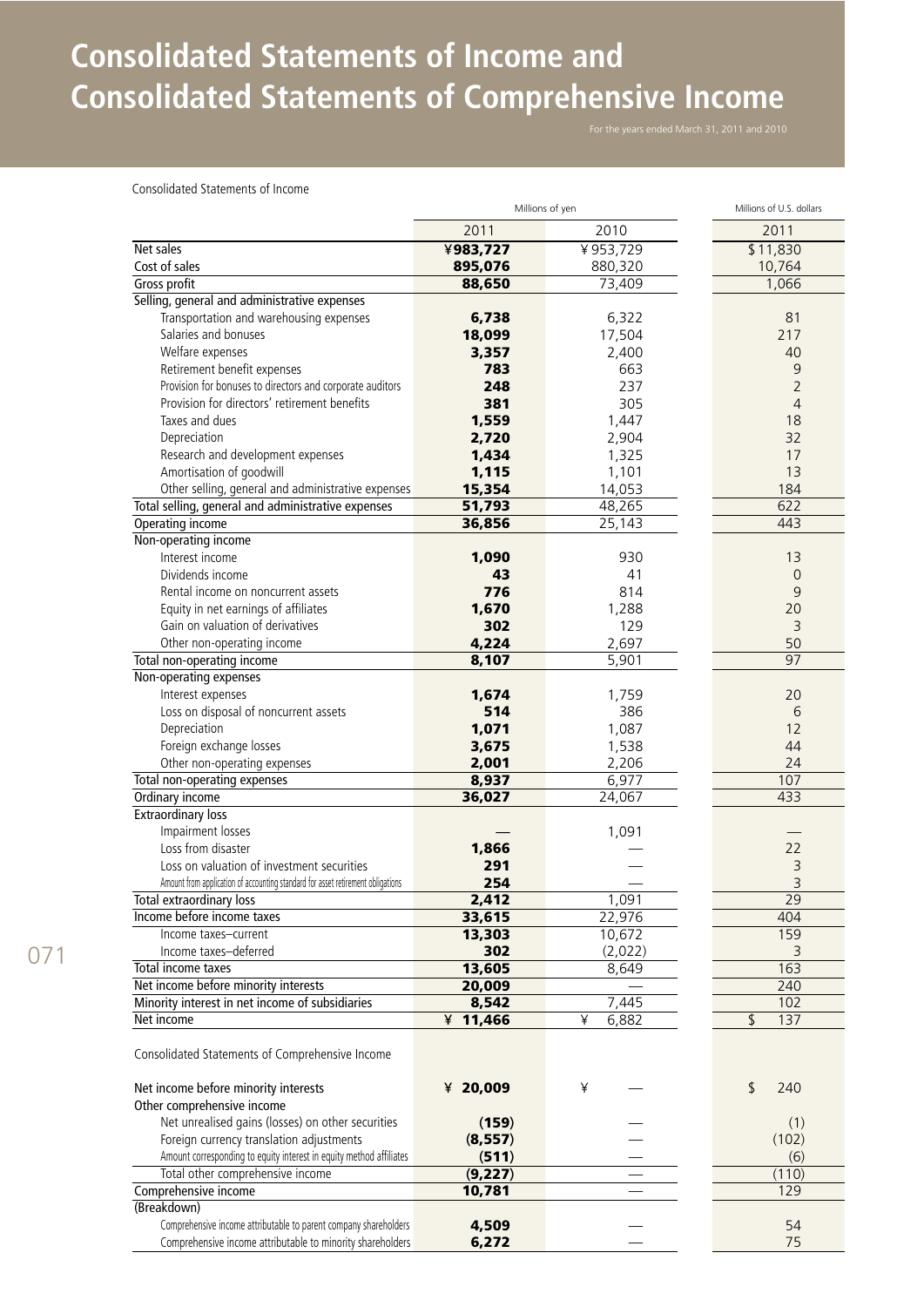## **Consolidated Statements of Changes in Net Assets**

|                                        | Millions of yen |            | Millions of U.S. dollars |
|----------------------------------------|-----------------|------------|--------------------------|
|                                        | 2011            | 2010       | 2011                     |
| Shareholders' equity                   |                 |            |                          |
| Capital stock                          |                 |            |                          |
| Balance at beginning of year           | 8,400<br>¥      | 8,400<br>¥ | \$<br>101                |
| Changes of items during the year       |                 |            |                          |
| Total changes of items during the year |                 |            |                          |
| Balance at end of year                 | 8,400           | 8,400      | 101                      |
| Capital surplus                        |                 |            |                          |
| Balance at beginning of year           | 9,106           | 9,122      | 109                      |
| Changes of items during the year       |                 |            |                          |
| Disposal of treasury stock             | (7)             | (15)       | (0)                      |
| Total changes of items during the year | (7)             | (15)       | (0)                      |
| Balance at end of year                 | 9,098           | 9,106      | 109                      |
| <b>Retained earnings</b>               |                 |            |                          |
| Balance at beginning of year           | 167,679         | 162,658    | 2,016                    |
| Changes of items during the year       |                 |            |                          |
| Dividends from surplus                 | (2,969)         | (1,860)    | (35)                     |
| Net income                             | 11,466          | 6,882      | 137                      |
| Total changes of items during the year | 8,497           | 5,021      | 102                      |
| Balance at end of year                 | 176,177         | 167,679    | 2,118                    |
| Treasury stock                         |                 |            |                          |
| Balance at beginning of year           | (3,926)         | (3,055)    | (47)                     |
| Changes of items during the year       |                 |            |                          |
| Purchase of treasury stock             | (759)           | (997)      | (9)                      |
| Disposal of treasury stock             | 10              | 126        | 0                        |
| Total changes of items during the year | (748)           | (870)      | (9)                      |
| Balance at end of year                 | (4, 675)        | (3,926)    | (56)                     |
| Total shareholders' equity             |                 |            |                          |
| Balance at beginning of year           | 181,260         | 177,125    | 2,179                    |
| Changes of items during the year       |                 |            |                          |
| Dividends from surplus                 | (2,969)         | (1,860)    | (35)                     |
| Net income                             | 11,466          | 6,882      | 137                      |
| Purchase of treasury stock             | (759)           | (997)      | (9)                      |
| Disposal of treasury stock             | 2               | 111        | 0                        |
| Total changes of items during the year | 7,740           | 4,134      | 93                       |
| Balance at end of year                 | ¥189,001        | ¥181,260   | \$2,273                  |

072

Facts & Figures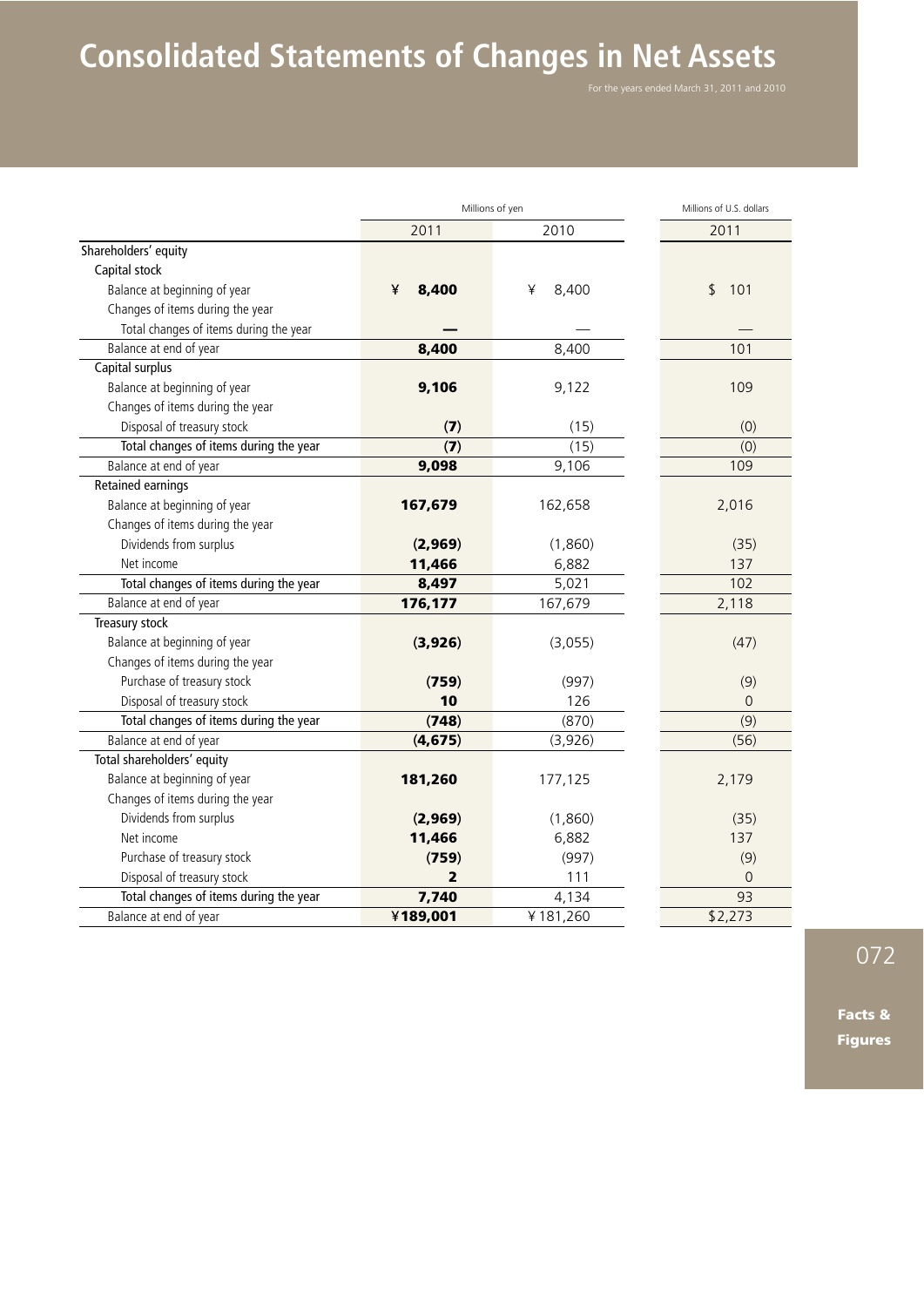|                                                                      |                | Millions of yen | Millions of U.S. dollars |  |
|----------------------------------------------------------------------|----------------|-----------------|--------------------------|--|
|                                                                      | 2011           | 2010            | 2011                     |  |
| Accumulated other comprehensive income                               |                |                 |                          |  |
| Net unrealised gains on other securities                             |                |                 |                          |  |
| Balance at beginning of year                                         | ¥<br>816       | 653<br>¥        | \$<br>9                  |  |
| Changes of items during the year                                     |                |                 |                          |  |
| Net changes of items other than shareholders' equity during the year | (158)          | 162             | (1)                      |  |
| Total changes of items during the year                               | (158)          | 162             | (1)                      |  |
| Balance at end of year                                               | 657            | 816             | 7                        |  |
| Foreign currency translation adjustment                              |                |                 |                          |  |
| Balance at beginning of year                                         | (17, 795)      | (19, 775)       | (214)                    |  |
| Changes of items during the year                                     |                |                 |                          |  |
| Net changes of items other than shareholders' equity during the year | (6,798)        | 1,980           | (81)                     |  |
| Total changes of items during the year                               | (6,798)        | 1,980           | (81)                     |  |
| Balance at end of year                                               | (24, 594)      | (17, 795)       | (295)                    |  |
| Total accumulated other comprehensive income                         |                |                 |                          |  |
| Balance at beginning of year                                         | (16, 978)      | (19, 122)       | (204)                    |  |
| Changes of items during the year                                     |                |                 |                          |  |
| Net changes of items other than shareholders' equity during the year | (6, 957)       | 2,143           | (83)                     |  |
| Total changes of items during the year                               | (6, 957)       | 2,143           | (83)                     |  |
| Balance at end of year                                               | (23, 936)      | (16, 978)       | (287)                    |  |
| Subscription rights to shares                                        |                |                 |                          |  |
| Balance at beginning of year                                         | 625            | 402             | 7                        |  |
| Changes of items during the year                                     |                |                 |                          |  |
| Net changes of items other than shareholders' equity during the year | 246            | 223             | 2                        |  |
| Total changes of items during the year                               | 246            | 223             | $\overline{2}$           |  |
| Balance at end of year                                               | 872            | 625             | 10                       |  |
| Minority interests                                                   |                |                 |                          |  |
| Balance at beginning of year                                         | 31,637         | 30,632          | 380                      |  |
| Changes of items during the year                                     |                |                 |                          |  |
| Net changes of items other than shareholders' equity during the year | (582)          | 1,005           | (7)                      |  |
| Total changes of items during the year                               | (582)          | 1,005           | (7)                      |  |
| Balance at end of year                                               | 31,055         | 31,637          | 373                      |  |
| Total net assets                                                     |                |                 |                          |  |
| Balance at beginning of year                                         | 196,545        | 189,038         | 2,363                    |  |
| Changes of items during the year                                     |                |                 |                          |  |
| Dividends from surplus                                               | (2,969)        | (1,860)         | (35)                     |  |
| Net income                                                           | 11,466         | 6,882           | 137                      |  |
| Purchase of treasury stock                                           | (759)          | (997)           | (9)                      |  |
| Disposal of treasury stock                                           | $\overline{2}$ | 111             | $\overline{0}$           |  |
| Net changes of items other than shareholders' equity during the year | (7, 293)       | 3,371           | (87)                     |  |
| Total changes of items during the year                               | 447            | 7,506           | 5                        |  |
| Balance at end of year                                               | ¥196,992       | ¥ 196,545       | \$2,369                  |  |